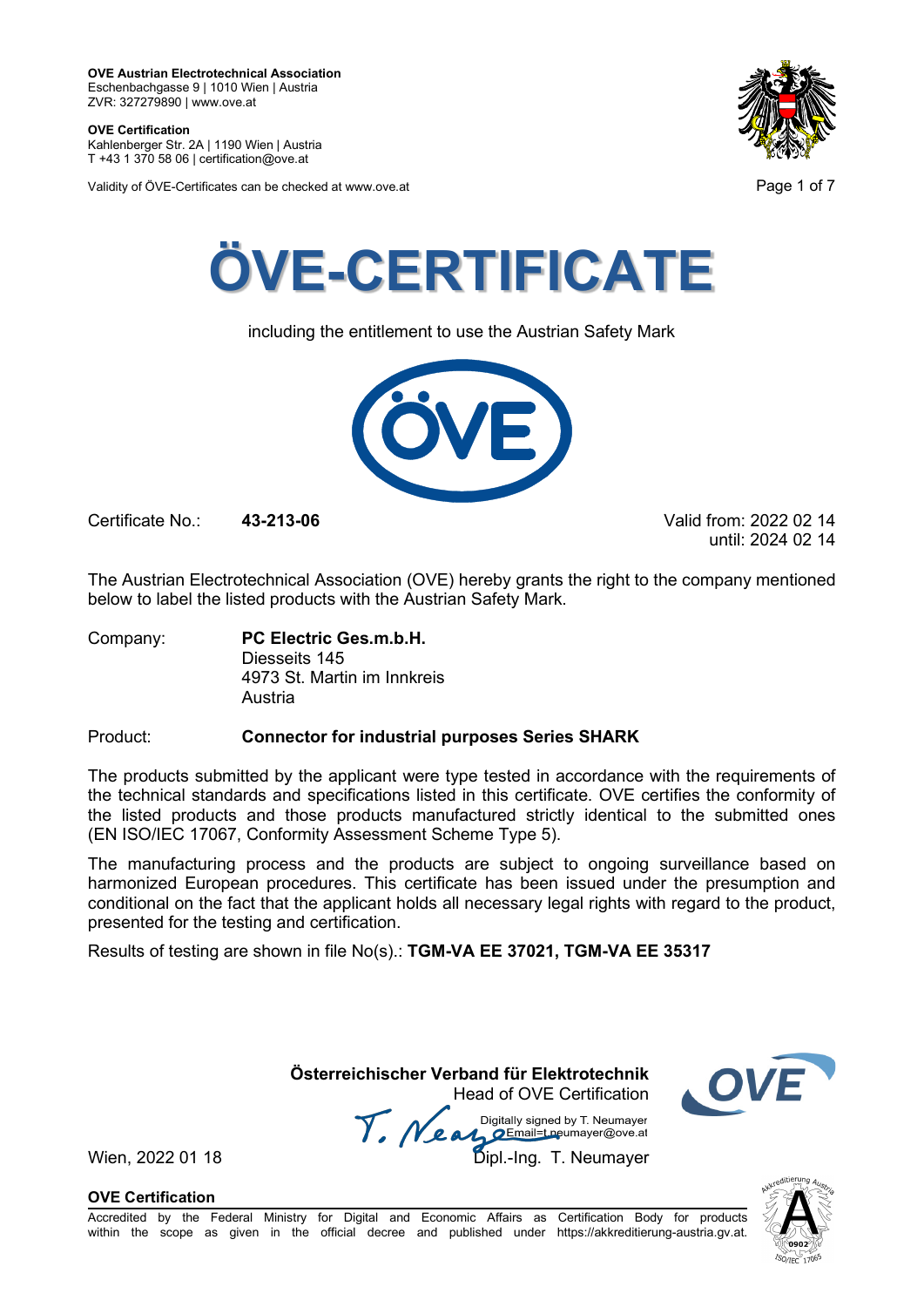

### **Manufacturer:**

PC Electric Ges.m.b.H. Diesseits 145 4973 St. Martin im Innkreis Austria

### **Factory location(s):**

**OVE Certification**

PC Electric Ges.m.b.H. Diesseits 145 4973 St. Martin im Innkreis Austria

### **Tested and certified according to:**

ÖVE/ÖNORM EN 60309-1:2013-03-01 ÖVE/ÖNORM EN 60309-2:2013-03-01 IEC 60309-1:1999 + A1:2005 + A2:2012 IEC 60309-2:1999 + A1:2005 + A2:2012

This certificate is the basis for the EU Declaration of Conformity and the CE Marking by the manufacturer or his agent and shows the conformity of the certified product(s) with the listed standards as defined by the **EU Low-Voltage Directive 2014/35/EU**. For the presumption of conformity according to Art. 12 with the safety objectives according to Art. 3 of the Directive, transitional periods given in the Official Journal of the European Union have to be observed.

## **Product: Connector for industrial purposes Series SHARK**

| <b>Type designation:</b><br>Rating:                                                                               | Trademark:                    |
|-------------------------------------------------------------------------------------------------------------------|-------------------------------|
| 213<br>Rated current: 16 A<br>$2P+E$<br>IP44 or IP44/IP54<br>connector<br>screw terminals<br>see typelist         | PCE / ELCEE / SIROX / METECEE |
| 8213<br>Rated current: 16 A<br>$2P+E$<br>IP44 or IP44/IP54<br>connector angled<br>screw terminals<br>see typelist | PCE / ELCEE / SIROX / METECEE |
|                                                                                                                   | - Altieruno                   |

Date: 2022 01 18 Page 2 of 7

Certificate No.: 43-213-06

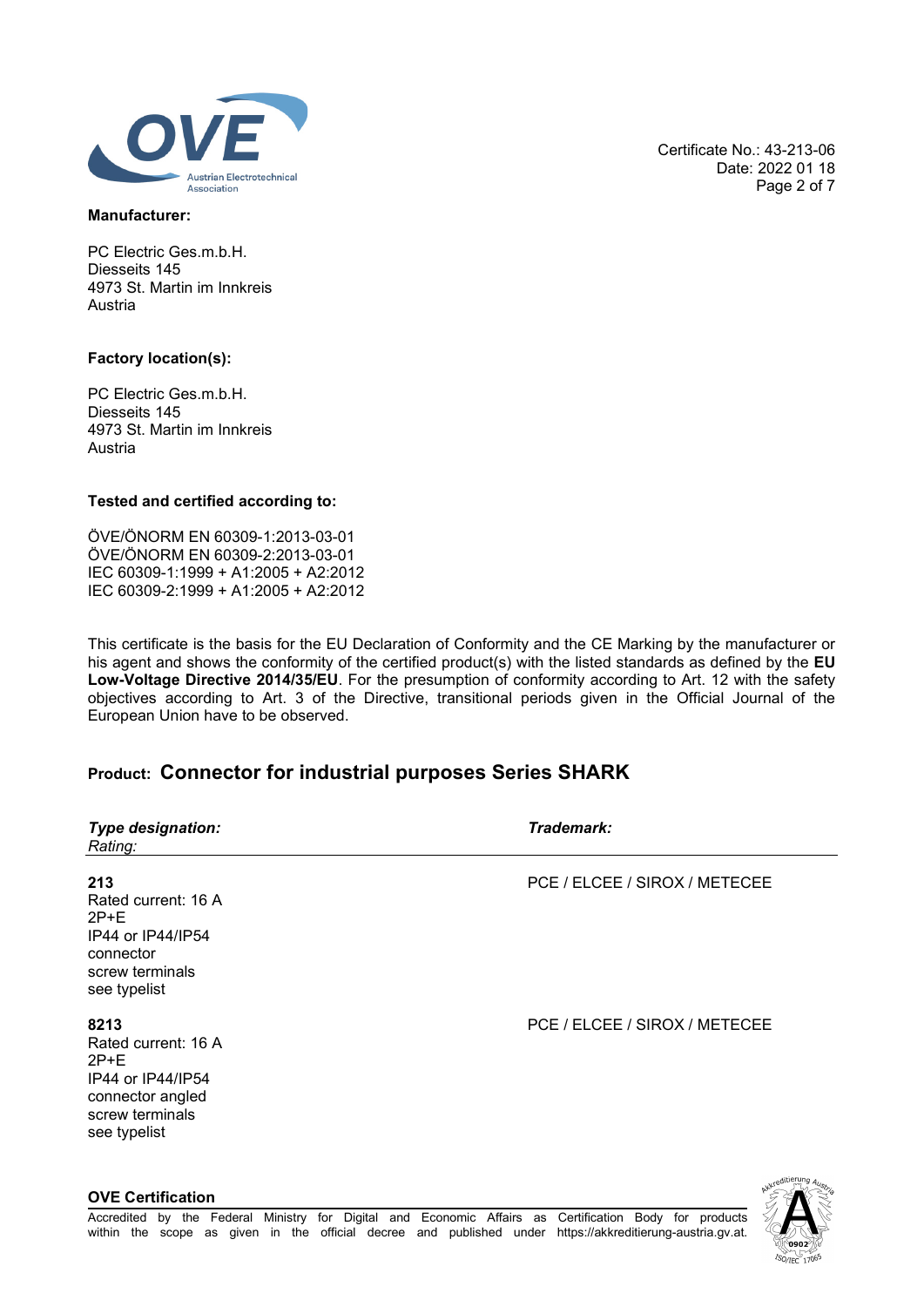

Certificate No.: 43-213-06 Date: 2022 01 18 Page 3 of 7

## **214** PCE / ELCEE / SIROX / METECEE

**215** PCE / ELCEE / SIROX / METECEE

**2132** PCE / ELCEE / SIROX / METECEE

**82132** PCE / ELCEE / SIROX / METECEE

**2142** PCE / ELCEE / SIROX / METECEE

**2152** PCE / ELCEE / SIROX / METECEE



### Rated current: 16 A 3P+E IP44 or IP44/IP54 connector screw terminals see typelist

Rated current: 16 A 3P+N+E IP44 or IP44/IP54 connector screw terminals see typelist

Rated current: 16 A 2P+E IP67 or IP66/IP67 connector screw terminals see typelist

Rated current: 16 A 2P+E IP67 or IP66/IP67 connector angled screw terminals see typelist

Rated current: 16 A 2P+E IP67 or IP66/IP67 connector screw terminals see typelist

Rated current: 16 A 3P+N+E IP67 or IP66/IP67 connector screw terminals see typelist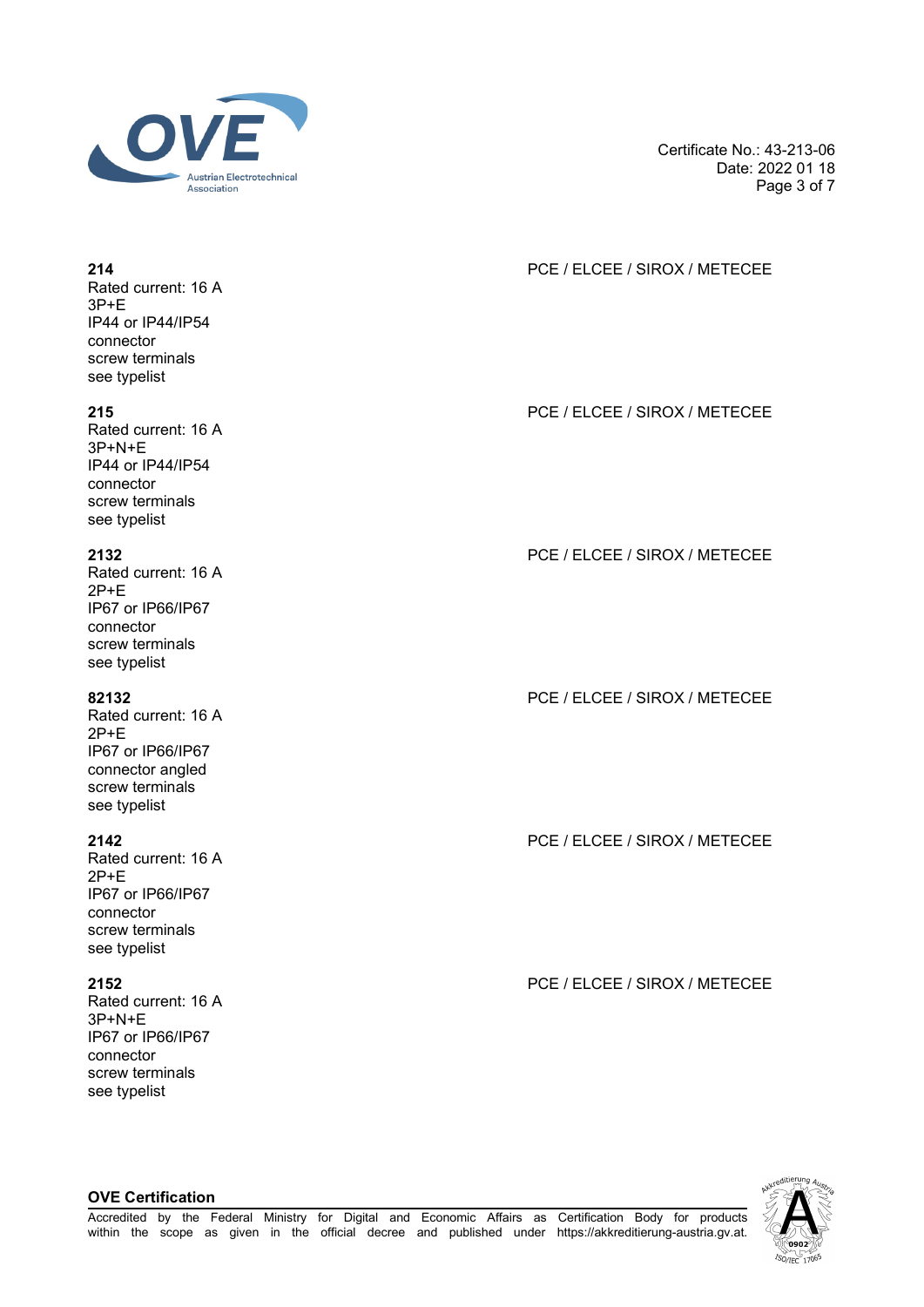

Certificate No.: 43-213-06 Date: 2022 01 18 Page 4 of 7

## **213TT** PCE / ELCEE / SIROX / METECEE

**8213TT** PCE / ELCEE / SIROX / METECEE

**214TT** PCE / ELCEE / SIROX / METECEE

**215TT** PCE / ELCEE / SIROX / METECEE

**2132TT** PCE / ELCEE / SIROX / METECEE

**82132TT** PCE / ELCEE / SIROX / METECEE



Rated current: 16 A 2P+E IP44 or IP44/IP54 connector screwless terminals see typelist

Rated current: 16 A 2P+E IP44 or IP44/IP54 connector angled screwless terminals see typelist

Rated current: 16 A 3P+E IP44 or IP44/IP54 connector screwless terminals see typelist

Rated current: 16 A 3P+N+E IP44 or IP44/IP54 connector screwless terminals see typelist

Rated current: 16 A 2P+E IP67 or IP66/IP67 connector screwless terminals see typelist

Rated current: 16 A 2P+E IP67 or IP66/IP67 connector angled screwless terminals see typelist

**OVE Certification**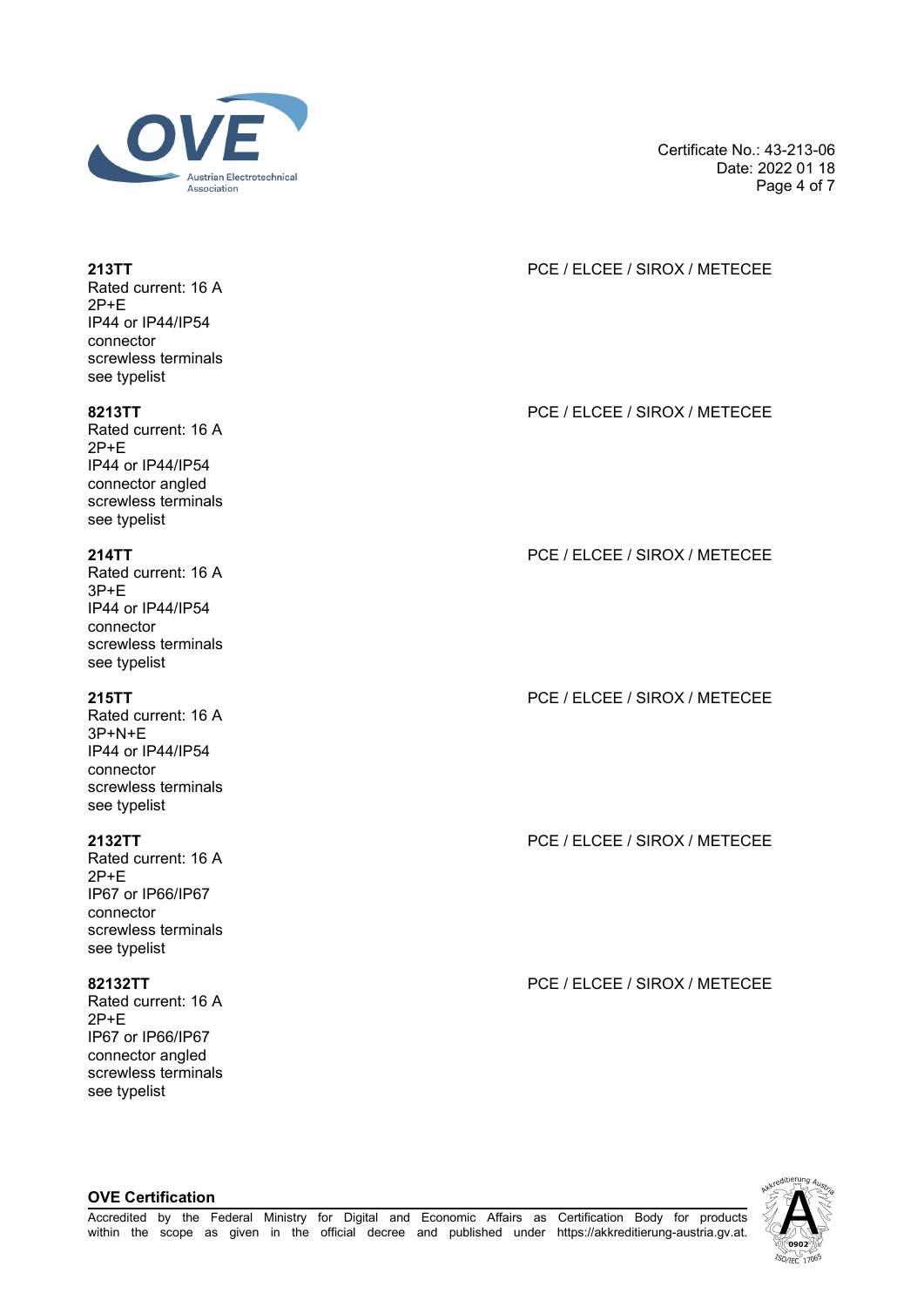

Certificate No.: 43-213-06 Date: 2022 01 18 Page 5 of 7

### **2142TT** PCE / ELCEE / SIROX / METECEE

Rated current: 16 A 3P+E IP67 or IP66/IP67 connector screwless terminals see typelist

Rated current: 16 A 3P+N+E IP67 or IP66/IP67 connector screwless terminals see typelist

### **2152TT** PCE / ELCEE / SIROX / METECEE

**OVE Certification**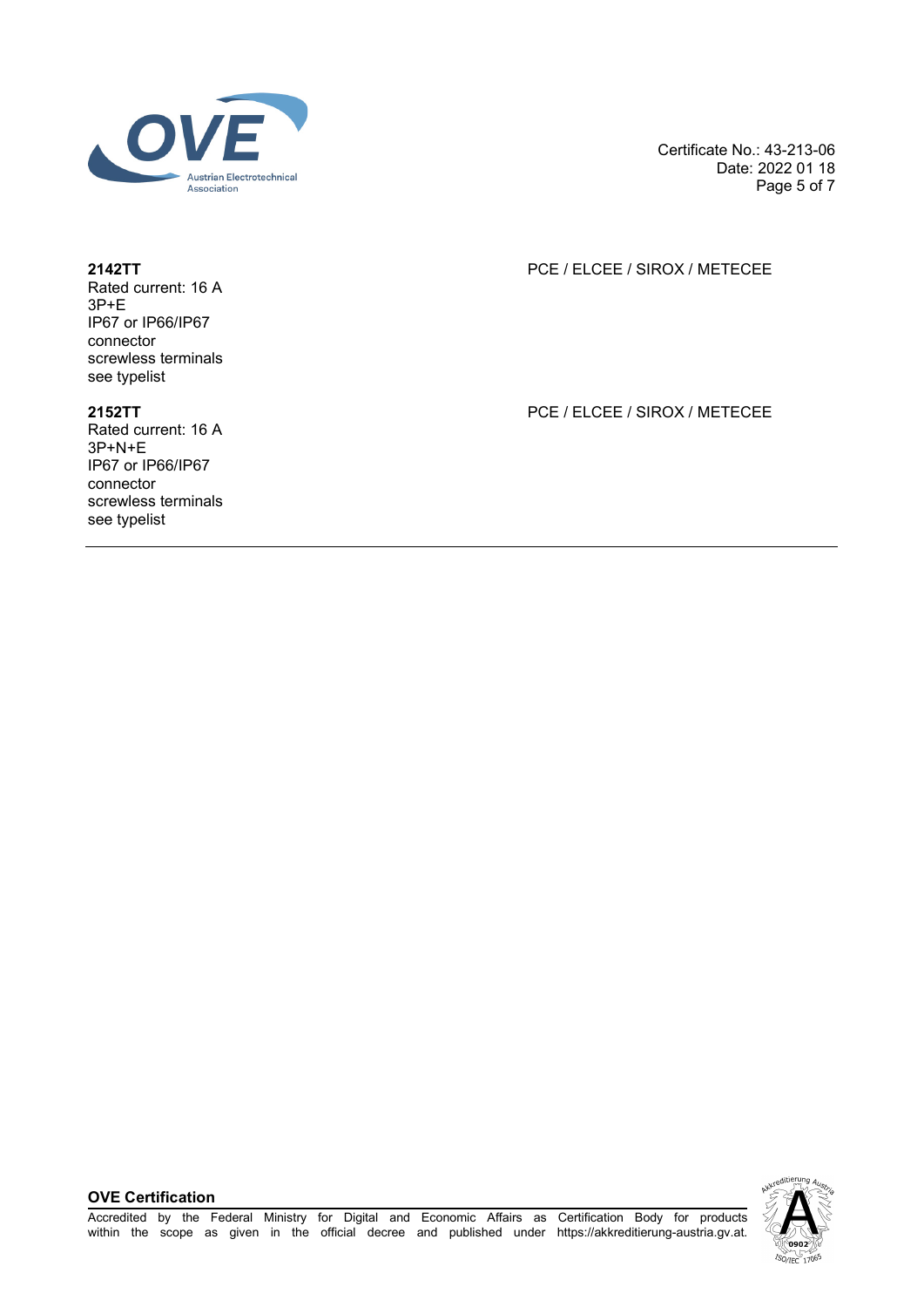

Certificate No.: 43-213-06 Date: 2022 01 18 Page 6 of 7

# **Typelist Series SHARK**

| <b>Type</b>                  | <b>Rated</b><br>current<br>A | Earthing<br>contact pos.<br>h | <b>Rated operating</b><br>voltage<br>$\mathbf{V}$ | <b>Frequency</b><br>Hz  | <b>Insulation</b><br>voltage<br>v |
|------------------------------|------------------------------|-------------------------------|---------------------------------------------------|-------------------------|-----------------------------------|
| 213<br>8213<br>2132<br>82132 | 16                           | 1                             | Other ratings                                     | Other ratings           | 690                               |
|                              |                              | $\overline{2}$                | >50                                               | $>300 - 500$            | 690                               |
|                              |                              | $\overline{3}$                | $>50 - 250$                                       | DC                      | 690                               |
|                              |                              | $\overline{\mathbf{4}}$       | $100 - 130$                                       | 50 and 60               | 690                               |
|                              |                              | $\overline{6}$                | $200 - 250$                                       | 50 and 60               | 690                               |
|                              |                              | 7                             | $480 - 500$                                       | 50 and 60               | 690                               |
|                              |                              | $\overline{9}$                | $380 - 415$                                       | 50 and 60               | 690                               |
|                              |                              | $\overline{10}$               | $>50$                                             | $>100 - 300$            | 690                               |
|                              |                              | $\overline{12}$               | Supply from an<br>isolating transformer           | 50 and 60               | 690                               |
|                              |                              | 1                             | Other ratings                                     | Other ratings           | 690                               |
|                              |                              | $\overline{2}$                | >50                                               | $\overline{>}300 - 500$ | 690                               |
|                              | 16                           | $\overline{3}$                | 380<br>440                                        | 50<br>60                | 690                               |
|                              |                              | $\overline{\mathbf{4}}$       | $100 - 130$                                       | 50 and 60               | 690                               |
| 214<br>2142                  |                              | $\overline{5}$                | $600 - 690$                                       | 50 and 60               | 690                               |
|                              |                              | 6                             | $380 - 415$                                       | 50 and 60               | 690                               |
|                              |                              | $\overline{7}$                | 480 - 500                                         | 50 and 60               | 690                               |
|                              |                              | $\overline{9}$                | $200 - 250$                                       | 50 and 60               | 690                               |
|                              |                              | 10                            | $>50$                                             | $>100 - 300$            | 690                               |
|                              |                              | 11                            | $440 - 460$                                       | 60                      | 690                               |
|                              |                              | 12                            | Supply from an<br>isolating transformer           | 50 and 60               | 690                               |
|                              | 16                           | 1                             | Other ratings                                     | Other ratings           | 690                               |
|                              |                              | $\overline{2}$                | $>50$                                             | $>300 - 500$            | 690                               |
|                              |                              | $\overline{3}$                | 220/380<br>250/440                                | 50<br>60                | 690                               |
|                              |                              | $\overline{\mathbf{4}}$       | $57/100 - 75/130$                                 | 50 and 60               | 690                               |
| 215                          |                              | $\overline{5}$                | 347/600 - 400/690                                 | 50 and 60               | 690                               |
| 2152                         |                              | $\overline{6}$                | 200/346 - 240/415                                 | 50 and 60               | 690                               |
|                              |                              | $\overline{7}$                | 277/480 - 288/500                                 | 50 and 60               | 690                               |
|                              |                              | $\overline{9}$                | $120/208 - 144/250$                               | 50 and 60               | 690                               |
|                              |                              | $\overline{10}$               | >50                                               | $>100 - 300$            | 690                               |
|                              |                              | $\overline{11}$               | $250/440 - 265/460$                               | 60                      | 690                               |
|                              |                              | $\overline{12}$               | Supply from an<br>isolating transformer           | 50 and 60               | 690                               |